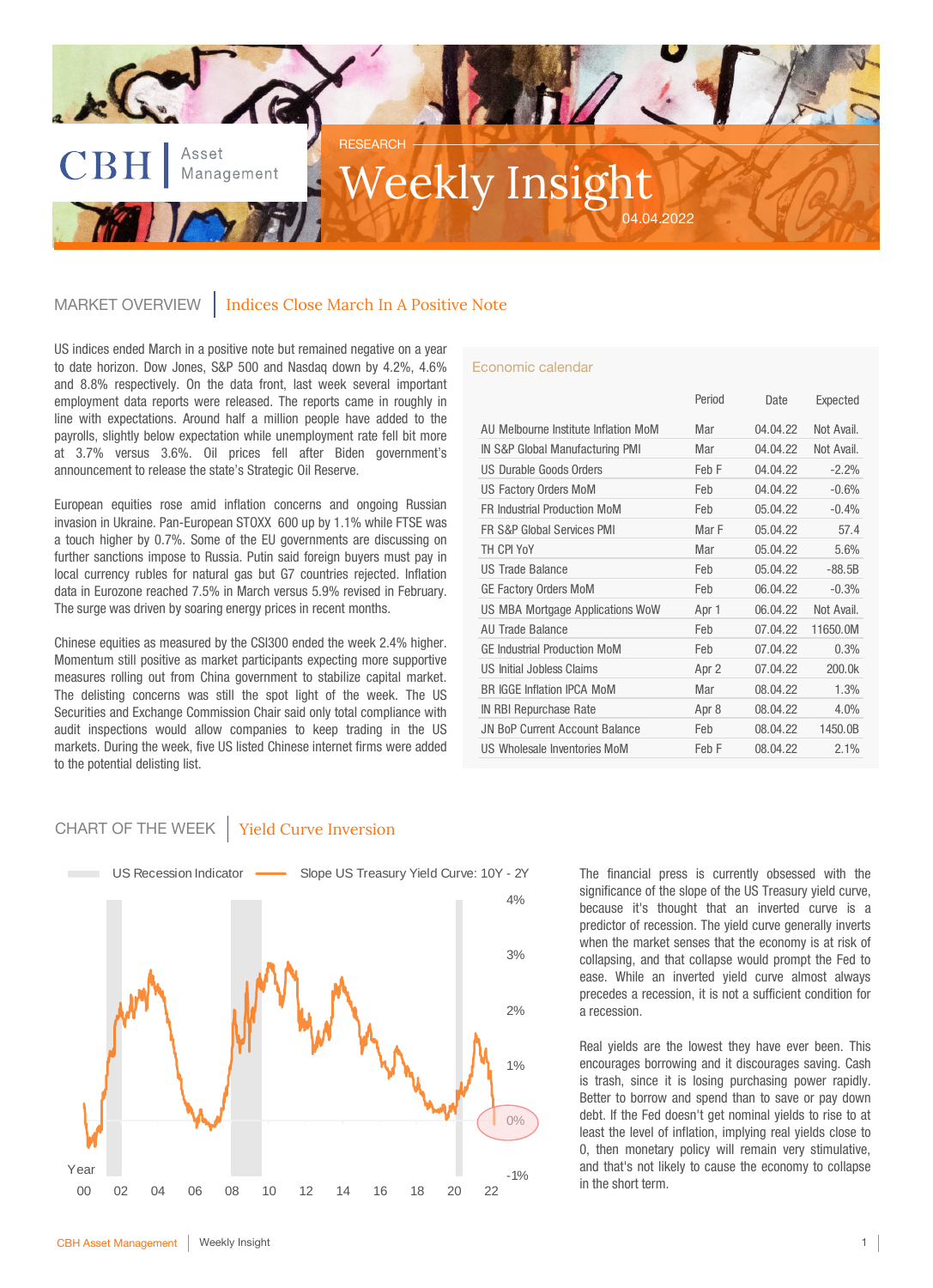## North America

|                |                        |                         |         |          | <b>YTD Performances</b>  |                    |                           |              |         |                        |
|----------------|------------------------|-------------------------|---------|----------|--------------------------|--------------------|---------------------------|--------------|---------|------------------------|
| <b>DEPOSIT</b> |                        | <b>GOVERNMENT BONDS</b> |         |          | CORPORATE BONDS          | EQUITY             |                           | <b>USD</b>   |         |                        |
| 0.0%           | $-4.9%$                |                         | $-7.0%$ |          |                          | $-3.3%$            |                           | 2.0%         |         |                        |
|                |                        |                         | Yield   | 1W       | <b>YTD</b>               |                    |                           | Yield        | 1W      | <b>YTD</b>             |
|                | US                     | 2Y                      | 2.5%    | $-0.2%$  | $-2.7%$                  |                    | $1 - 5Y^*$                | 3.2%         | 0.1%    | $-4.0%$                |
| Fixed          |                        | 10Y                     | 2.4%    | 0.7%     | $-7.2%$                  | Investment         | $5 - 10Y^*$               | 3.7%         | 0.9%    | $-7.4%$                |
| Income         |                        |                         |         |          |                          | Grade              | $10 + Y^*$                | 4.0%         |         | 2.9% -11.2%            |
|                |                        |                         |         |          |                          |                    |                           |              |         |                        |
|                | Canada                 | 2Y                      | 2.3%    | 0.1%     | $-1.7%$                  |                    | $1 - 5Y^*$                | 6.3%         | 0.6%    | $-2.8%$                |
|                |                        | 10Y                     | 2.4%    | 0.8%     | $-7.7%$                  | <b>High Yield</b>  | $5 - 10Y^*$<br>$10 + Y^*$ | 5.9%<br>5.9% | 0.8%    | $-5.6%$<br>1.2% -10.8% |
|                |                        |                         |         |          |                          |                    |                           |              |         |                        |
|                | Mexico                 | 2Y                      | 8.4%    |          | $\overline{\phantom{a}}$ | Convertible        | Global *                  | 1.3%         | 0.9%    | $-7.4%$                |
|                |                        | 10Y                     | 8.3%    |          |                          |                    |                           |              |         | * in \$ terms          |
|                |                        | P/E                     | Last    | 1W       | <b>YTD</b>               |                    | P/E                       | Last         | 1W      | <b>YTD</b>             |
|                | <b>MSCI N. AMERICA</b> | 20                      | 4'566   | 0.2%     | $-5%$                    | Cons. Disc.        | 30                        | 609          | 1.1%    | $-9%$                  |
| Equities       | S&P 500                | $20\,$                  | 4'546   | 0.1%     | $-5%$                    | Cons.Staples       | 22                        | 306          | 2.3%    | $0\%$                  |
|                | DOW JONES              | 18                      | 34'818  | $-0.1%$  | $-4%$                    | Energy             | 11                        | 301          | $-2.5%$ | 38%                    |
|                | NASDAQ                 | 29                      | 14'262  | 0.7%     | $-9%$                    | Financials         | 14                        | 206          | $-3.0%$ | $-3%$                  |
|                | <b>TORONTO</b>         | 14                      | 21'953  | $-0.2%$  | 3%                       | <b>Health Care</b> | 17                        | 445          | 1.4%    | $-3%$                  |
|                | <b>MEXICAN IPC</b>     | 15                      | 56'610  | 2.1%     | 6%                       | Industrials        | 21                        | 392          | $-1.5%$ | $-4%$                  |
|                | US Large Cap           | 21                      | 3'033   | 0.2%     | $-5%$                    | Inf. Technology    | 27                        | 631          | 0.3%    | $-9%$                  |
|                | <b>US Small Cap</b>    | 19                      | 951     | 0.5%     | $-5%$                    | Materials          | 15                        | 402          | $-0.4%$ | $-1%$                  |
|                | <b>US Value</b>        | 16                      | 12'173  | $-0.5%$  | $-1%$                    | Telecom Serv.      | 19                        | 78           | 0.1%    | $-12%$                 |
|                | <b>US Growth</b>       | 31                      | 18'210  | 1.0%     | $-9%$                    | Utility            | 22                        | 221          | 3.7%    | 5%                     |
|                |                        |                         | Last    | 1W       | <b>YTD</b>               |                    |                           | Last         | 1W      | <b>YTD</b>             |
|                | 1 USD vs EUR           |                         | 0.9051  |          | $0.6\% -2.9\%$           | 1 USD vs BRL       |                           | 4.66         |         | 1.8% 19.7%             |
| Currencies     | 1 USD vs CHF           |                         | 0.9264  | 0.4%     | $-1.5%$                  | 1 USD vs MXN       |                           | 19.85        | 0.9%    | 3.4%                   |
|                | 1 USD vs GBP           |                         | 0.7625  | $-0.5%$  | $-3.1%$                  | 1 USD vs NOK       |                           | 8.75         | $-1.6%$ | 0.8%                   |
|                | 1 USD vs JPY           |                         | 122.52  | $-0.4%$  | $-6.1%$                  | 1 USD vs RUB       |                           | 118.69       |         | $0.0\% -37.1\%$        |
|                | 1 USD vs AUD           |                         | 1.3331  | $-0.2%$  | 3.3%                     | 1 USD vs SEK       |                           | 9.37         | 0.5%    | $-3.3%$                |
|                |                        |                         |         | US       |                          |                    | $\mathbb{C}\mathbb{A}$    |              |         | MX                     |
|                | GDP (% change Y/Y)     |                         |         | 5.5      |                          |                    | 1.5                       |              |         | 1.1                    |
| Economic       | GDP (% change Q/Q)     |                         |         | 6.9      |                          |                    | 0.4                       |              |         | 0.0                    |
| data           | Inflation rate (Y/Y)   |                         |         | 7.9      |                          |                    | 2.4                       |              |         | 7.3                    |
|                | Unemployment rate (%)  |                         |         | 3.6      |                          |                    | 5.4                       |              |         | 3.8                    |
|                | Debt (as % of GDP)     |                         |         | 82.3     |                          |                    | 89.7                      |              |         | 54.2                   |
|                | <b>Budget Balance</b>  |                         |         | $-10.8%$ |                          | $-12.6%$           |                           |              |         | $-2.9%$                |
|                | Rating                 |                         |         | $AA+$    |                          |                    | AAA                       |              |         | $BBB+$                 |
|                | Central Bank Rate      |                         |         | 0.50%    |                          | 0.50%              |                           |              |         | 6.50%                  |
|                | 2Y Government Rate     |                         |         | 2.5%     |                          |                    | 2.3%                      |              |         | 8.4%                   |
|                | 10Y Government Rate    |                         |         | 2.4%     |                          |                    | 2.4%                      |              |         | 8.3%                   |

۰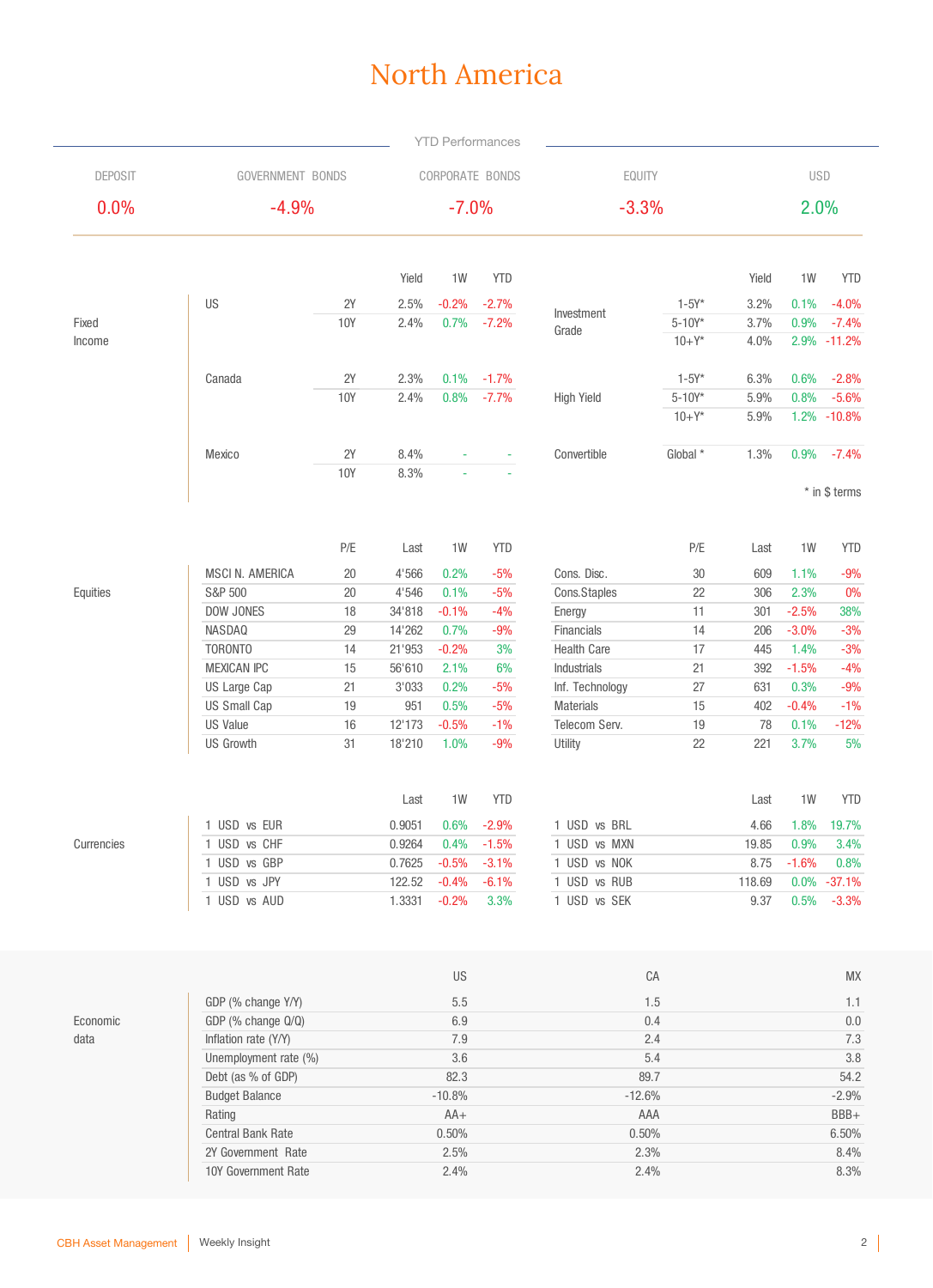## Europe

|                                           |                                           |            |                          |                 | <b>YTD Performances</b> |            |                                   |              |                 |           |              |                 |  |
|-------------------------------------------|-------------------------------------------|------------|--------------------------|-----------------|-------------------------|------------|-----------------------------------|--------------|-----------------|-----------|--------------|-----------------|--|
| <b>DEPOSIT</b><br><b>GOVERNMENT BONDS</b> |                                           |            |                          |                 | CORPORATE BONDS         |            | EQUITY                            |              |                 |           |              | EUR             |  |
| $-0.2%$                                   | $-3.3%$                                   |            |                          | $-5.4%$         |                         |            | $-4.2%$                           |              |                 |           | $-1.5%$      |                 |  |
|                                           |                                           |            | Yield                    | 1W              | <b>YTD</b>              |            |                                   |              |                 | Yield     | 1W           | <b>YTD</b>      |  |
|                                           | Europe                                    | 2Y         | $-0.1%$                  | $-0.2%$         | $-1.1%$                 |            |                                   |              | $1 - 5Y^*$      | 1.2%      | 0.0%         | $-2.9%$         |  |
| Fixed                                     |                                           | <b>10Y</b> | 0.6%                     | $-0.5%$         | $-6.3%$                 |            | Investment                        |              | $5 - 10Y^*$     | 1.9%      | 0.2%         | $-5.1%$         |  |
| Income                                    |                                           |            |                          |                 |                         |            | Grade                             |              | $10 + Y^*$      | 2.1%      | 0.9%         | $-9.4%$         |  |
|                                           | Germany                                   | 2Y         | $-0.1%$                  | $-0.2%$         | $-1.1%$                 |            |                                   |              |                 |           |              |                 |  |
|                                           |                                           | 10Y        | 0.6%                     | $-0.3%$         | $-6.0%$                 |            |                                   |              | $1 - 5Y^*$      | 5.1%      | 0.5%         | $-4.2%$         |  |
|                                           |                                           |            |                          |                 |                         |            | <b>High Yield</b>                 |              | $5 - 10Y^*$     | ÷,        |              |                 |  |
|                                           | Switzerland                               | 2Y         | $-0.1%$                  | $-0.2%$         | $-1.1%$                 |            |                                   |              | $10 + Y^*$      |           |              |                 |  |
|                                           |                                           | 10Y        | 0.6%                     | $-0.4%$         | $-5.3%$                 |            |                                   |              |                 |           |              |                 |  |
|                                           |                                           |            |                          |                 |                         |            | Convertible                       |              | Global *        | 0.2%      | 0.9%         | $-7.6%$         |  |
|                                           | United Kingdom                            | 2Y         | 1.4%                     | 0.0%            | $-1.2%$                 |            |                                   |              |                 |           |              |                 |  |
|                                           |                                           | 10Y        | 1.6%                     | 0.3%            | $-4.7%$                 |            |                                   |              |                 |           |              | * in $E$ terms  |  |
|                                           |                                           | P/E        | Last                     | 1W              | <b>YTD</b>              |            |                                   |              | P/E             | Last      | 1W           | <b>YTD</b>      |  |
|                                           |                                           |            |                          |                 |                         |            |                                   |              |                 |           |              |                 |  |
|                                           | <b>MSCI EUROPE</b>                        | 14         | 153                      | 1.0%            | $-5%$                   |            | Cons. Disc.                       |              | 13              | 191       | 1.5%         | $-16%$          |  |
| Equities                                  | ST0XX 600                                 | 14         | 458                      | 1.1%            | $-6%$                   |            | Cons.Staples                      |              | 19              | 293       | 1.6%         | $-6%$           |  |
|                                           | STOXX 50                                  | 13         | 3'919                    | 1.3%            | $-9%$                   |            | Energy                            |              | $\,6\,$         | 138       | $-0.9%$      | 18%             |  |
|                                           | CAC 40                                    | 13         | 6'684                    | 2.0%            | $-7%$                   |            | Financials                        |              | 10              | 65        | 1.6%         | $-3%$           |  |
|                                           | DAX                                       | 13         | 14'446                   | 1.0%            | $-9%$                   |            | <b>Health Care</b>                |              | 19              | 262       | 2.0%         | $0\%$           |  |
|                                           | <b>FTSE 100</b>                           | 11         | 7'538                    | 0.7%            | $2\%$                   |            | Industrials                       |              | 17              | 311       | 0.1%         | $-12%$          |  |
|                                           | IBEX 35                                   | 13         | 8'504                    | 2.1%            | $-2%$                   |            | Inf. Technology                   |              | 25              | 164       | $-1.0%$      | $-15%$          |  |
|                                           | MIB<br><b>PSI 20</b>                      | 10         | 25'163                   | 2.5%            | $-8%$                   |            | <b>Materials</b>                  |              | 11<br>16        | 358       | 0.6%<br>0.2% | $0\%$<br>2%     |  |
|                                           | SMI                                       | 15<br>18   | 5'988<br>12'179          | 2.4%<br>0.5%    | 8%<br>$-5%$             |            | Telecom Serv.<br>Utility          |              | 15              | 55<br>139 | 3.5%         | $-4%$           |  |
|                                           |                                           |            |                          |                 |                         |            |                                   |              |                 |           |              |                 |  |
|                                           |                                           |            | Last                     | 1W              | <b>YTD</b>              |            |                                   |              |                 | Last      | 1W           | <b>YTD</b>      |  |
|                                           | 1 EUR vs USD                              |            |                          | 1.1043 -0.5%    | 3.0%                    |            | 1 EUR vs BRL                      |              |                 | 5.15      | 1.2%         | 23.2%           |  |
| Currencies                                | 1 EUR vs CHF                              |            | 1.0228                   | $-0.1%$         | 1.4%                    |            | 1 EUR vs MXN                      |              |                 | 21.93     | 0.3%         | 6.4%            |  |
|                                           | 1 EUR vs GBP                              |            | 0.8420                   | $-1.1%$         | $-0.1%$                 |            | 1 EUR vs NOK                      |              |                 | 9.66      | $-2.1%$      | 3.8%            |  |
|                                           | 1 EUR vs JPY                              |            | 135.30                   | $-0.9%$         | $-3.3%$                 |            | 1 EUR vs RUB                      |              |                 | 95.42     | 17.6%        | $-10.4%$        |  |
|                                           | 1 EUR vs AUD                              |            | 1.4731                   | $-0.8%$         | 6.2%                    |            | 1 EUR vs SEK                      |              |                 | 10.34     | 0.0%         | $-0.5%$         |  |
|                                           |                                           |            |                          | $\mathsf{GE}$   |                         | ${\sf FR}$ | $\ensuremath{\mathsf{IT}}\xspace$ | ${\sf ES}$   | $\mathsf{PT}$   |           | UK           | CH              |  |
|                                           |                                           |            | Europe                   |                 |                         |            |                                   |              |                 |           |              |                 |  |
|                                           | GDP (% change Y/Y)                        |            | 4.6                      | 1.8             |                         | 5.4        | 6.2                               | 5.5          | 5.8             |           | 6.6          | 3.7             |  |
| Economic                                  | GDP (% change Q/Q)                        |            | 0.3                      | $-0.3$          |                         | 0.7        | 0.6                               | 2.2          | 1.6             |           | 1.3          | 0.3             |  |
| data                                      | Inflation rate (Y/Y)                      |            | 7.5<br>5.6<br>7.3<br>4.5 |                 | 9.8                     | 5.3        |                                   | 6.2          | 2.4             |           |              |                 |  |
|                                           | Unemployment rate (%)                     |            | $6.2\,$                  | $5.0\,$         |                         | 7.4        | 8.5                               | 13.4         | 6.3             |           | 3.9          | $2.5\,$         |  |
|                                           | Debt (as % of GDP)                        |            | 97.7                     | 64.1            |                         | 97.0       | 131.5                             | 98.4         | 125.6           |           | 87.0         | 42.8            |  |
|                                           | <b>Budget Balance</b>                     |            |                          | $-4.3%$         | $-9.1%$                 |            | $-9.6%$                           | $-11.0%$     | $-5.8%$         |           | $-2.3%$      | $-2.3%$         |  |
|                                           | Rating                                    |            |                          | AAA             |                         | AA         | <b>BBB</b>                        | A-           | <b>BBB</b>      |           | AA           | AAA             |  |
|                                           | Central Bank Rate                         |            | 0.00%                    |                 |                         |            |                                   |              |                 |           | 0.75%        | $-0.75%$        |  |
|                                           | 2Y Government Rate<br>10Y Government Rate |            | $-0.1%$                  | $-0.1%$<br>0.5% | 0.0%                    |            | 0.3%                              | 0.2%<br>1.5% | $-0.1%$<br>1.3% |           | 1.4%         | $-0.2%$<br>0.6% |  |
|                                           |                                           |            | 0.6%                     |                 | 1.0%                    |            | 2.1%                              |              |                 |           | 1.6%         |                 |  |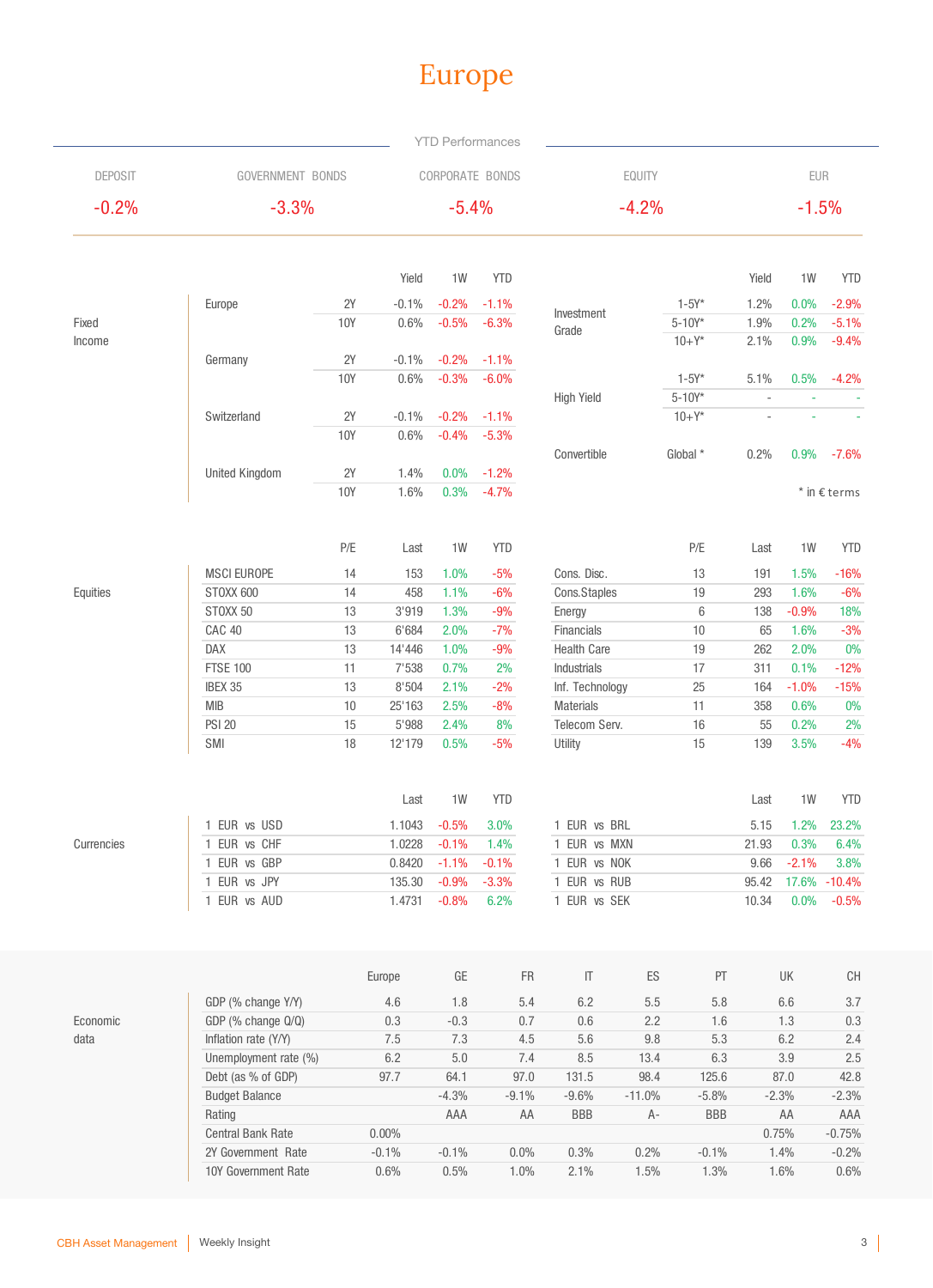## Asia

|                 |                                            |                  |                  |                    | <b>YTD Performances</b>         |                                   |             |                  |               |                 |                    |
|-----------------|--------------------------------------------|------------------|------------------|--------------------|---------------------------------|-----------------------------------|-------------|------------------|---------------|-----------------|--------------------|
| <b>JAPAN</b>    | CHINA                                      |                  |                  | INDIA              |                                 |                                   | SOUTH KOREA |                  |               |                 |                    |
| $-3.9%$         | $-13.4%$                                   |                  |                  |                    | 1.8%                            |                                   |             | $-8.0%$          |               |                 | $-6.9%$            |
|                 |                                            |                  | Yield            | 1W                 | <b>YTD</b>                      |                                   |             |                  |               |                 |                    |
|                 | China                                      | 2Y               | 2.3%             |                    |                                 |                                   |             |                  |               |                 |                    |
| Fixed<br>Income |                                            | <b>10Y</b>       | 2.8%             | 0.1%               | 0.8%                            |                                   |             |                  |               |                 |                    |
|                 | Japan                                      | 2Y<br><b>10Y</b> | 0.0%<br>0.2%     | 0.0%<br>0.2%       | $-0.1%$<br>$-1.2%$              |                                   |             |                  |               |                 |                    |
|                 | India                                      | 2Y               | 5.0%             |                    |                                 |                                   |             |                  |               |                 |                    |
|                 |                                            | 10Y              | 6.8%             |                    |                                 |                                   |             |                  |               |                 |                    |
|                 | Australia                                  | 2Y<br>10Y        | 1.8%<br>2.8%     | $-0.3%$<br>$-0.4%$ | $-2.0%$<br>$-8.1%$              |                                   |             |                  |               |                 |                    |
|                 |                                            |                  |                  |                    |                                 |                                   |             |                  |               |                 |                    |
|                 |                                            | P/E              | Last             | 1W                 | <b>YTD</b>                      |                                   |             | P/E              | Last          | 1W              | <b>YTD</b>         |
|                 | <b>MSCI ASIA PACIFIC</b>                   | 13               | 180              | 0.3%               | $-7%$                           | Cons. Disc.                       |             | 16               | 192           | 1.4%            | $-13%$             |
| Equities        | NIKKEI 225                                 | 15               | 27'666           | $-1.7%$            | $-4%$                           | Cons.Staples                      |             | 22               | 231           | 1.4%            | $-9%$              |
|                 | <b>HANG SENG</b>                           | 11               | 22'040           | 3.0%               | $-6%$                           | Energy                            |             | $\boldsymbol{9}$ | 468           | 1.3%            | 14%                |
|                 | CSI 300                                    | 13               | 4'276            | 2.4%               | $-13%$                          | Financials                        |             | 10               | 190           | 1.0%            | 3%                 |
|                 | <b>SENSEX</b>                              | 22               | 59'277           | 3.3%               | $2\%$                           | <b>Health Care</b>                |             | 24               | 347           | $-1.3%$         | $-15%$             |
|                 | <b>KOSPI</b>                               | 11               | 2'740            | 0.4%               | $-8%$                           | Industrials                       |             | 11               | 198           | $-1.6%$         | $-8%$              |
|                 | S&P/ASX 200                                | 16               | 7'494            | 1.2%               | 1%                              | Inf. Technology                   |             | 15               | 504           | $-1.1%$         | $-14%$             |
|                 |                                            |                  |                  |                    |                                 | <b>Materials</b><br>Telecom Serv. |             | 10<br>20         | 339<br>114    | 0.7%<br>1.7%    | 4%<br>$-9%$        |
|                 |                                            |                  |                  |                    |                                 | Utility                           |             | 17               | 111           | 2.0%            | $-1%$              |
|                 |                                            |                  | Last             | 1W                 | <b>YTD</b>                      |                                   |             |                  | Last          | 1W              | <b>YTD</b>         |
|                 |                                            |                  |                  |                    |                                 |                                   |             |                  |               |                 |                    |
| Currencies      | 1 USD vs AUD                               |                  | 1.3331<br>7.8340 | $-0.2%$            | 3.3%                            | 1 USD vs CNY                      |             |                  | 6.36<br>14368 | $0.1\% -0.1\%$  |                    |
|                 | 1 USD vs HKD<br>1 USD vs JPY               |                  | 122.52           | $-0.1%$<br>$-0.4%$ | $-0.5%$<br>$-6.1%$              | 1 USD vs IDR<br>1 USD vs INR      |             |                  | 75.79         | $-0.2%$<br>0.6% | $-0.8%$<br>$-1.9%$ |
|                 | 1 USD vs NZD                               |                  | 1.44             | $-0.5%$            | 1.3%                            | 1 USD vs KRW                      |             |                  | 1216          | 0.3%            | $-2.2%$            |
|                 | 1 USD vs SGD                               |                  | 1.3570           | 0.1%               | $-0.6%$                         | 1 USD vs MYR                      |             |                  | 4.21          | $-0.1%$         | $-1.1%$            |
|                 |                                            |                  |                  |                    |                                 |                                   |             |                  |               |                 |                    |
|                 |                                            |                  | ${\sf CN}$       | JP                 | ${\sf IN}$                      | AU                                | NZ          | SK               |               | HK              | SI                 |
| Economic        | GDP (% change Y/Y)                         |                  | 4.0              | 0.4                | 5.4<br>$\overline{\phantom{a}}$ | 4.2<br>3.4                        | 3.2         | 4.2              |               | 4.8             | 6.1                |
| data            | GDP (% change Q/Q)<br>Inflation rate (Y/Y) |                  | 1.6<br>0.9       | 1.1<br>0.9         | 13.1                            | 3.5                               | 2.5<br>5.9  | 1.2<br>3.7       |               | 0.2<br>1.6      | 2.3<br>4.3         |
|                 | Unemployment rate (%)                      |                  | 4.0              | 2.7                | 8.5                             | 4.0                               | 3.2         | 2.7              |               | 4.5             | 2.7                |
|                 | Debt (as % of GDP)                         |                  | 47.8             | 236.4              | 70.2                            | 41.6                              | 26.4        | 39.8             |               | 0.1             | 110.9              |
|                 | <b>Budget Balance</b>                      |                  | $-3.8%$          | $-6.4%$            | $-4.4%$                         | $-0.1%$                           | $-3.6%$     | 1.0%             |               | 2.0%            | $-0.7%$            |
|                 | Rating                                     |                  | $A+$             | $A+$               | BBB-                            | AAA                               | AA          | AA               |               | $AA+$           | AAA                |
|                 | Central Bank Rate                          |                  | 1.50%            | 0.10%              | 4.00%                           | 0.10%                             | 1.00%       |                  |               |                 |                    |
|                 | 2Y Government Rate                         |                  | 2.2%             | 0.0%               | 5.0%                            | 1.8%                              | 3.0%        | 2.5%             |               | 1.9%            | 1.9%               |
|                 | 10Y Government Rate                        |                  | 2.8%             | 0.2%               | 6.9%                            | 2.8%                              | 3.3%        | 3.0%             |               | 2.2%            | 2.4%               |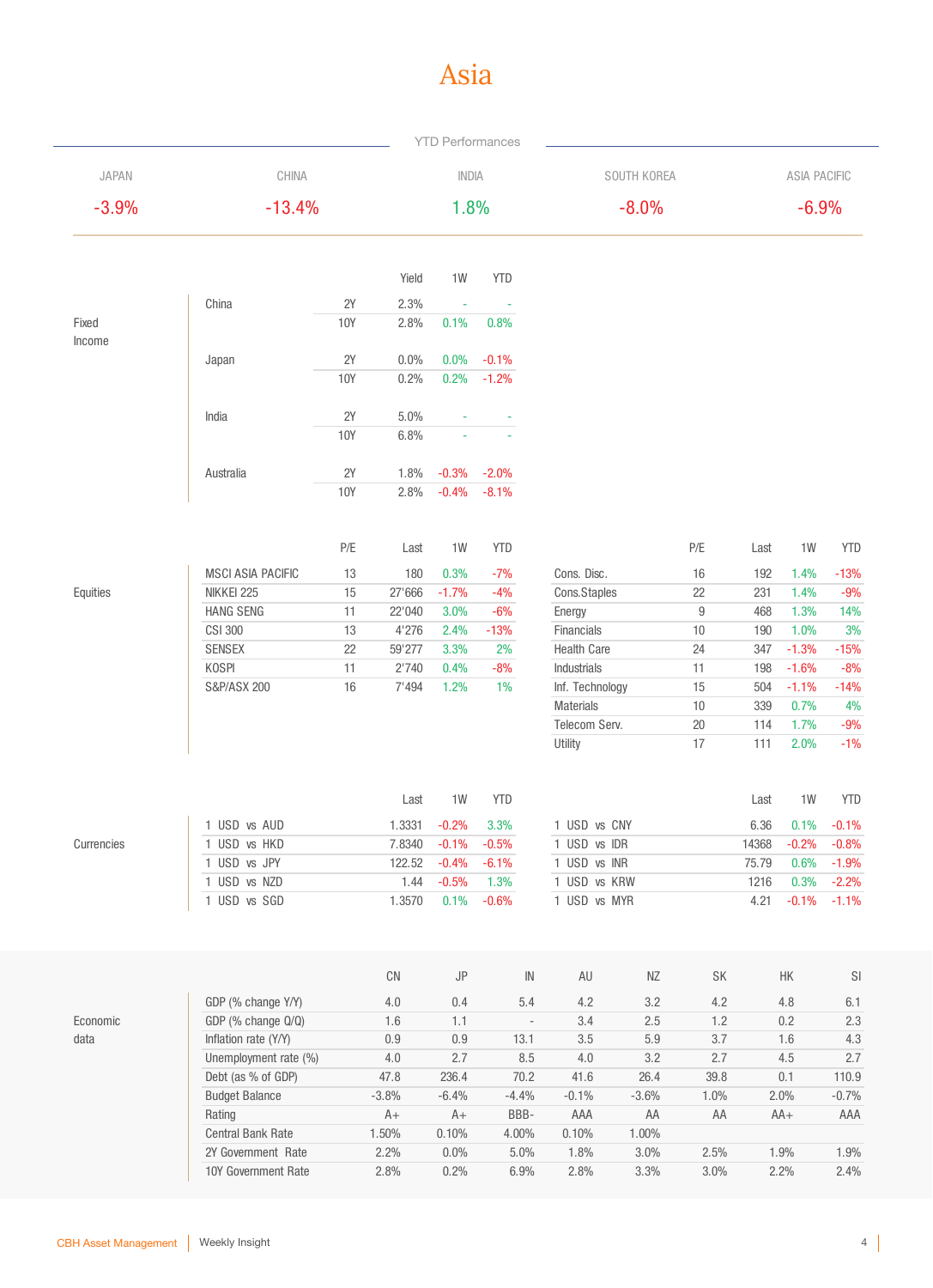# Emerging Markets & Other Countries

|                                |                                          |                |               |         | <b>YTD Performances</b> |                    |                      |                  |        |              |                                  |  |
|--------------------------------|------------------------------------------|----------------|---------------|---------|-------------------------|--------------------|----------------------|------------------|--------|--------------|----------------------------------|--|
| <b>BRAZIL</b><br><b>RUSSIA</b> |                                          |                | <b>ISRAEL</b> |         |                         | <b>EAST EUROPE</b> |                      |                  |        | LATAM        |                                  |  |
| 16.0%                          | $-35.2%$                                 |                |               | 2.2%    |                         |                    | $-78.3%$             |                  |        | 28.3%        |                                  |  |
|                                |                                          |                | Last          | 1W      | <b>YTD</b>              |                    |                      |                  | Last   | 1W           | <b>YTD</b>                       |  |
|                                | Israel                                   | 2Y             | 1.2%          | $-0.1%$ | $-1.8%$                 | Chile              |                      | 2Y               |        | 1.5%         | $-1.0%$                          |  |
| Fixed                          |                                          | 10Y            | 2.2%          | 1.0%    | $-7.5%$                 |                    |                      | <b>10Y</b>       |        | 1.7%         | $-1.9%$                          |  |
| Income                         |                                          |                |               |         |                         |                    |                      |                  |        |              |                                  |  |
|                                | Russia                                   | 2Y             | 12.7%         | 3.0%    | $-5.9%$                 |                    |                      |                  |        |              |                                  |  |
|                                |                                          | 10Y            | 11.4%         |         | 12.8% - 17.7%           |                    |                      |                  |        |              |                                  |  |
|                                |                                          |                |               |         |                         |                    |                      |                  |        |              |                                  |  |
|                                | South Africa                             | 2Y             | 0.0%          | 0.0%    | 0.6%                    |                    |                      |                  |        |              |                                  |  |
|                                |                                          | <b>10Y</b>     | 10.0%         | 0.8%    | 1.4%                    |                    |                      |                  |        |              |                                  |  |
|                                |                                          |                |               |         |                         |                    |                      |                  |        |              |                                  |  |
|                                | <b>Brazil</b>                            | 2Y             | 11.9%         | 0.5%    | 1.4%                    |                    |                      |                  |        |              |                                  |  |
|                                |                                          | <b>10Y</b>     | 11.3%         |         |                         |                    |                      |                  |        |              |                                  |  |
|                                |                                          |                |               |         |                         |                    |                      |                  |        |              |                                  |  |
|                                |                                          |                |               |         |                         |                    |                      |                  |        |              |                                  |  |
|                                |                                          | P/E            | Last          | 1W      | <b>YTD</b>              |                    |                      | P/E              | Last   | 1W           | <b>YTD</b>                       |  |
|                                | <b>GLOBAL EM</b>                         | 12             | 1'146         | 1.9%    | $-7%$                   | Cons. Disc.        |                      | 19               | 571    | 4.2%         | $-16%$                           |  |
| Equities                       | <b>EM LATAM</b>                          | 8              | 2'733         | 2.7%    | 28%                     | Cons.Staples       |                      | 22               | 447    | 3.3%         | $-7%$                            |  |
|                                | EM EAST EUROPE                           | 10             | 40            | 5.3%    | $-78%$                  | Energy             |                      | $\overline{7}$   | 461    | 2.5%         | $-20%$                           |  |
|                                | SOUTH AFRICA                             | 10             | 1'636         | 1.9%    | 10%                     | Financials         |                      | $\boldsymbol{9}$ | 356    | 2.7%         | 6%                               |  |
|                                | TEL AVIV 25                              | 12             | 2'021         | $-0.7%$ | $2\%$                   | <b>Health Care</b> |                      | 32               | 807    | 0.3%         | $-14%$                           |  |
|                                | <b>RUSSIAN RTS</b>                       |                | 1'034         | 24.6%   | $-35%$                  | Industrials        |                      | $10$             | 182    | 2.1%         | $-2%$                            |  |
|                                | FTSE/JSE AFRICA                          | 10             | 68'935        | 2.0%    | 3%                      | Inf. Technology    |                      | 14               | 888    | $-1.0%$      | $-12%$                           |  |
|                                | <b>IBOVSPA BRAZIL</b>                    | $\overline{7}$ | 121'570       | 2.1%    | 16%                     | <b>Materials</b>   |                      | $\boldsymbol{9}$ | 476    | 0.5%         | 3%                               |  |
|                                |                                          |                |               |         |                         | Telecom Serv.      |                      | 22               | 175    | 3.2%         | $-10%$                           |  |
|                                |                                          |                |               |         |                         | Utility            |                      | 16               | 233    | 4.1%         | $1\%$                            |  |
|                                |                                          |                | Last          | 1W      | <b>YTD</b>              |                    |                      |                  | Last   | 1W           | <b>YTD</b>                       |  |
|                                | 1 USD vs ARS                             |                |               |         | 111.12 -0.7% -7.5%      | 1 USD vs ZAR       |                      |                  |        | 14.66 -0.8%  | 8.7%                             |  |
| Currencies                     | 1 USD vs BRL                             |                | 4.6592        | 1.8%    | 19.7%                   |                    |                      |                  |        |              |                                  |  |
|                                | 1 USD vs CLP                             |                | 782.42        | $-0.6%$ | 8.9%                    |                    |                      |                  |        |              |                                  |  |
|                                | 1 USD vs ILS                             |                | 3.20          | 0.1%    | $-3.2%$                 |                    |                      |                  |        |              |                                  |  |
|                                | 1 USD vs RUB                             |                | 118.69        |         | $0.0\% -37.1\%$         |                    |                      |                  |        |              |                                  |  |
|                                |                                          |                |               |         |                         |                    |                      |                  |        |              |                                  |  |
|                                |                                          |                |               |         | $\mathsf{IL}$           | $\mathsf{RU}$      | $\mathsf{SA}\xspace$ | BZ               |        | ${\sf AR}$   | CL                               |  |
|                                |                                          |                |               |         |                         |                    |                      |                  |        |              |                                  |  |
| Economic                       | GDP (% change Y/Y)<br>GDP (% change Q/Q) |                |               |         | 11.0<br>8.5             | 4.3<br>7.4         | 1.7<br>2.1           | 1.6<br>$0.5\,$   |        | 67.9<br>14.5 | 11.7<br>$\overline{\phantom{a}}$ |  |
| data                           | Inflation rate (Y/Y)                     |                |               |         | 3.5                     | 9.2                | $5.7\,$              | 10.5             |        | 56.2         | 7.8                              |  |
|                                | Unemployment rate (%)                    |                |               |         | 5.4                     | 4.1                | 35.3                 | 8.2              |        | 7.0          | 7.5                              |  |
|                                | Debt (as % of GDP)                       |                |               |         | 61.0                    | 17.4               | 52.7                 | 84.0             |        | 52.6         | 23.6                             |  |
|                                | <b>Budget Balance</b>                    |                |               |         |                         | $-1.0%$            | $-5.5%$              | $-3.6%$          |        |              |                                  |  |
|                                | Rating                                   |                |               |         | AA-                     | BBB-               | BB                   | BB-              |        | B            | Α                                |  |
|                                | Central Bank Rate                        |                |               |         | 0.10%                   | 20.00%             | 4.25%                | 11.75%           | 37.00% |              | 7.00%                            |  |
|                                | 2Y Government Rate                       |                |               |         | 1.2%                    | 13.3%              | 6.0%                 | 11.9%            | 49.4%  |              | 5.6%                             |  |
|                                | 10Y Government Rate                      |                |               |         | 2.2%                    | 11.6%              | 8.3%                 | 11.3%            | 45.8%  |              | 5.9%                             |  |
|                                |                                          |                |               |         |                         |                    |                      |                  |        |              |                                  |  |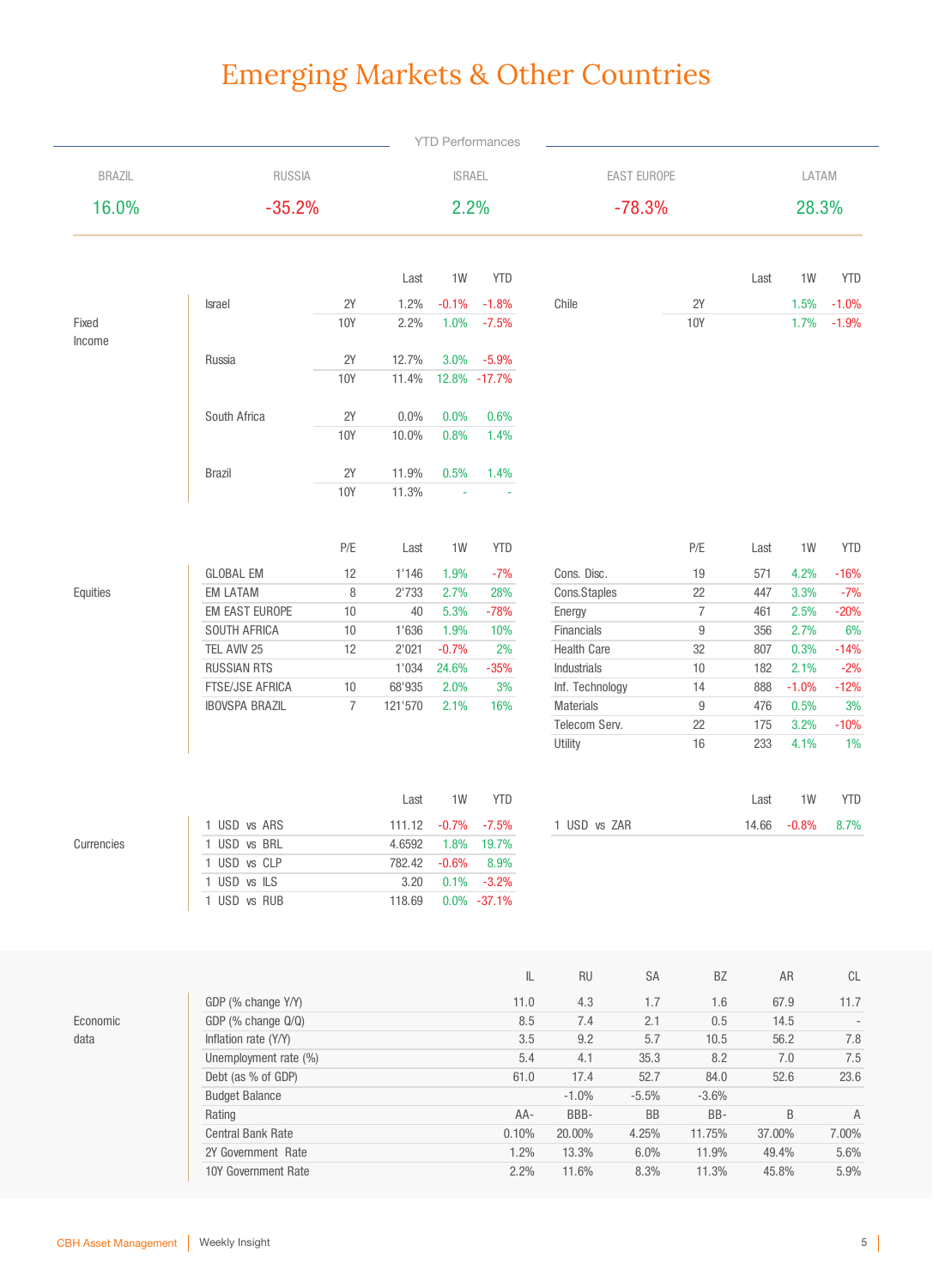# Commodities & Others

|                   |                         |        | <b>YTD Performances</b> |            |                                |         |             |            |  |
|-------------------|-------------------------|--------|-------------------------|------------|--------------------------------|---------|-------------|------------|--|
| GOLD              | $0\mathbb{L}$           |        | <b>ENERGY</b>           |            | <b>INDUSTRIALS</b>             |         | AGRICULTURE |            |  |
| 5.3%              | 35.5%                   |        | 48.6%                   |            | 23.8%                          |         | 18.2%       |            |  |
|                   |                         | Last   | 1W                      | <b>YTD</b> |                                | Last    | 1W          | <b>YTD</b> |  |
|                   | <b>Global Commodity</b> | 265    | $-4.6%$                 | 25%        | Agriculture                    | 154     | $-5.1%$     | 18%        |  |
| Aggregated        | Precious metals         | 492    | $-2.3%$                 | $5\%$      | Grains                         | 110     | $-6.6%$     | 22%        |  |
| Indices           | Energy                  | 98     | $-6.9%$                 | 49%        | Livestock                      | 50      | $-2.5%$     | 5%         |  |
|                   | Industrial metals       | 457    | $-1.5%$                 | 24%        |                                |         |             |            |  |
|                   |                         | Last   | 1W                      | <b>YTD</b> |                                | Last    | 1W          | <b>YTD</b> |  |
|                   | Gold (\$/oz.)           | 1'926  | $-1.7%$                 | 5%         | WTI Crude (\$/bbl.)            | 99      | $-12.8%$    | 34%        |  |
| Precious metals   | Silver (\$/oz.)         | 25     | $-3.5%$                 | 6%         | BRENT Crude (\$/bbl.)          | 104     | $-11.1%$    | 37%        |  |
| & Energy          | Platinum (\$/t oz.)     | 990    | $-1.6%$                 | 2%         | Natural Gas (\$/MMBtu)         | $\,6\,$ | 1.9%        | 62%        |  |
|                   | Palladium (\$/t oz.)    | 2'277  | $-2.2%$                 | 20%        |                                |         |             |            |  |
|                   |                         | Last   | 1W                      | <b>YTD</b> |                                | Last    | 1W          | <b>YTD</b> |  |
|                   | Steel (\$/T.)           | 1'540  | 2.8%                    | 29%        | Corn (\$/bu.)                  | 735     | $-2.5%$     | 24%        |  |
| Industrial metals | Aluminum (\$/mt)        | 3'440  | $-4.6%$                 | 23%        | Wheat (\$/bu.)                 | 985     | $-10.7%$    | 27%        |  |
| & Agriculture     | Copper (\$/lb.)         | 469    | $-0.2%$                 | 5%         | Soybean (\$/bu.)               | 1'583   | $-7.5%$     | 17%        |  |
|                   | Iron Ore (\$/mt)        | 907    | 8.9%                    | 56%        |                                |         |             |            |  |
|                   | Nickel (\$/mt)          | 33'223 | $-6.4%$                 | 60%        |                                |         |             |            |  |
|                   |                         |        |                         |            |                                |         |             |            |  |
|                   |                         | Last   | 1W                      | <b>YTD</b> |                                | Last    | 1W          | <b>YTD</b> |  |
|                   | Hedge Funds (in \$)     | 1'412  | 0.1%                    | $-1%$      | S&P Global Timber and Forestry | 3'352   | $-1.1%$     | $-3%$      |  |
| <b>Others</b>     | Hedge Funds (in Eur)    | 1'087  | 0.1%                    | $-2%$      | <b>Baltic Dry index</b>        | 2'357   | $-7%$       | 6%         |  |
|                   | <b>US Volatility</b>    | 20     | $-6%$                   | 14%        | DJ Equity REIT                 | 2'862   | 4.2%        | $-3%$      |  |
|                   | <b>EU Volatility</b>    | 29     | $-12%$                  | 48%        | Dollar Index                   | 1'194   | $-0.2%$     | $2\%$      |  |
|                   | <b>Bond Move Index</b>  |        | 108 - 13.5%             | 41%        | <b>EM Currency Index</b>       | 53      | 1.9%        | 2%         |  |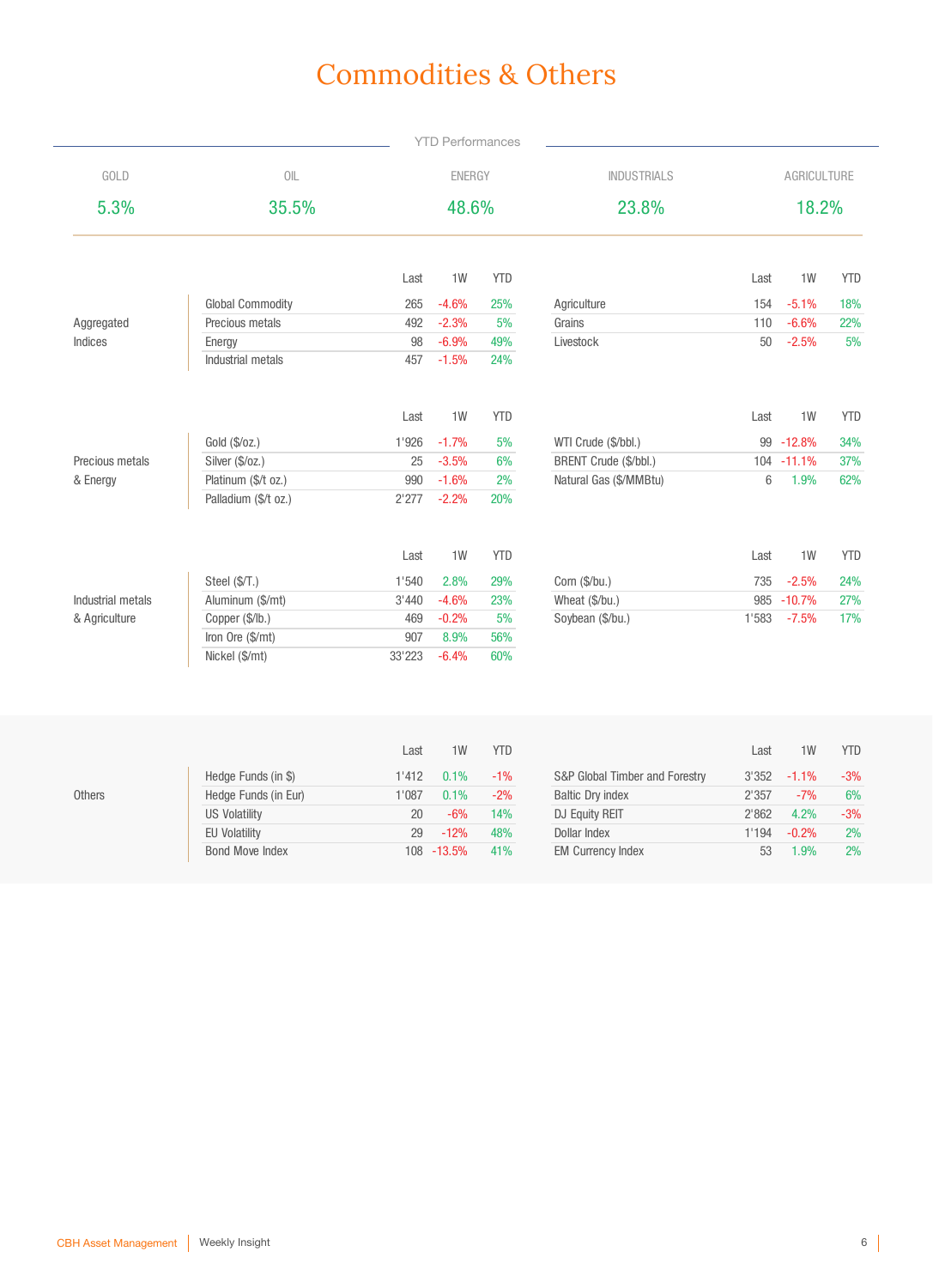### Geographical Presence

CBH is present in Geneva, Zurich, London, Luxembourg, Israel, Hong Kong, Bahamas and Brazil. Due to its international exposure, it is under the consolidated supervision of the FINMA in Switzerland and its subsidiaries are supervised by the CSSF in Luxembourg, the FCA in the United Kingdom, the Central Bank of Bahamas, the SFC in Hong Kong and the CVM in Brazil.



#### **Geneva**

Headquarter CBH Bank

Bd Emile-Jaques-Dalcroze 7 P.O. Box 3754 1211 Geneva 3, CH

cbhbank.com t +41 22 839 01 00

#### Zurich Branch Office

CBH Bank Bahnhofstrasse 82 P.O. Box 1213 8021 Zurich, CH

cbhbank.com t +41 44 218 15 15

#### Luxemburg SICAV

1618 Investment Funds 106, route d'Arlon L-8210 Mamer Grand Duché de Luxembourg

1618am.com

#### London Subsidiary

CBH Wealth UK Limited 18 Savile Row, London W1S 3PW, UK

cbheurope.com t +44 207 647 1300

### Hong Kong

**Subsidiary** 

CBH Asia Limited Suite 2001, 20th Floor, K11 ATELIER, 18-24 Salisbury Road, Tsim Sha Tsui, Kowloon, Hong Kong, HK

cbhasia.com t +852 2869 0801

#### **Nassau**

Subsidiary

CBH Bahamas Limited CBH House, East Bay Street P.O. Box N-1724 Nassau, N.P., Bahamas

cbhbahamas.com t +1 242 394 61 61

#### Rio de Janeiro Asset management Co.

1618 Investimentos Av. Ataulfo de Paiva, 204 Salas 305 a 308 Leblon, Rio de Janeiro/RJ CEP: 22440-033

1618investimentos.com t +55 21 3993 6901

#### São Paulo Asset management Co.

1618 Investimentos RuaIguatemi, 192 ItaimBibi, São Paulo -SP CEP: 01451-010 Brasil

#### Tel Aviv Representative Office

CBH Bank Rehov Tuval 40 RAMAT GAN, 5252247 Israel

cbhbank.com t +972 73 793 62 22